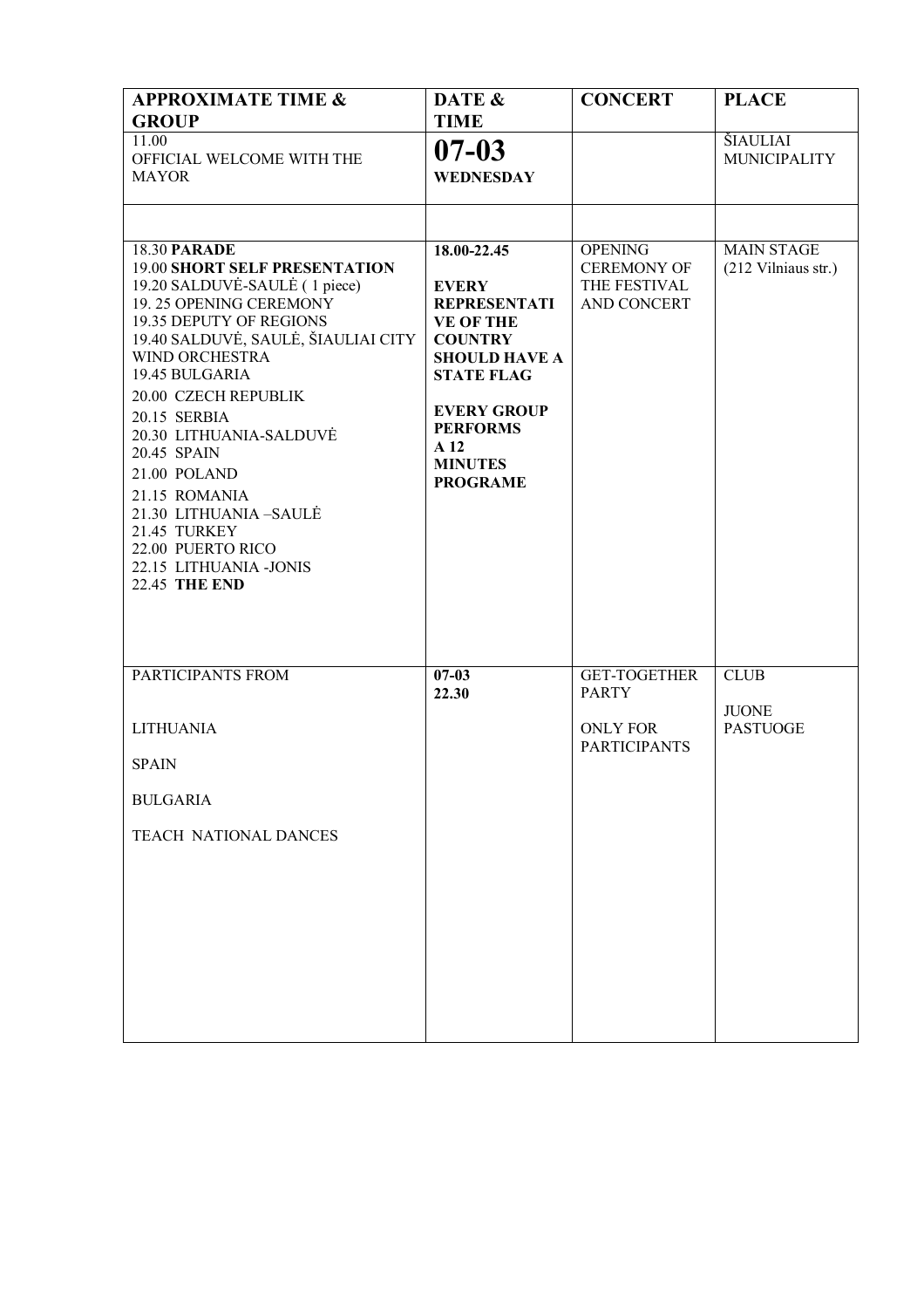| II, III, VI Categories<br>10.00-12.00 II category : Choreographed<br>arrangements of folk dances<br>12.00-13.00 Break<br>13.00-14.10 III category: instrumental folk<br>music ensembles<br>14.10-15.30 VI category: folk instrumental<br>solo                                                   | $07 - 04$<br><b>THURSDAY</b><br>10.00-15.30<br>III ; VI categories $-$<br>will be without<br>microphones                                                            | <b>CONTEST</b>                                                                | <b>CULTURAL</b><br><b>CENTRE</b><br>(31 Aušros avenue)        |
|-------------------------------------------------------------------------------------------------------------------------------------------------------------------------------------------------------------------------------------------------------------------------------------------------|---------------------------------------------------------------------------------------------------------------------------------------------------------------------|-------------------------------------------------------------------------------|---------------------------------------------------------------|
| <b>15.00 SPAIN</b><br>15.20 (Lithuania) ALKSNIOKA<br><b>15.40 PUERTO RICO</b><br>16.00 (Lithuania) RAGS<br>16.20 TURKEY<br><b>16.40 THE END</b>                                                                                                                                                 | $07 - 04$<br>15.00-16.40<br><b>EVERY GROUP</b><br><b>PERFORMS</b><br><b>A 20 MINUTES</b><br><b>PROGRAME</b><br><b>AND TEACH</b><br><b>NATIONAL</b><br><b>DANCES</b> | <b>CONCERT</b><br>AND TEACH<br><b>NATIONAL</b><br><b>DANCES</b>               | Near<br><b>ART GALLERY</b><br>(245 Vilniaus st.)              |
| 17.00-17.20 SPAIN<br>17.30-17.50 CZECH REPUBLIK<br>18.00-18.20 BULGARIA                                                                                                                                                                                                                         | $07 - 04$<br>17.00-18.20<br><b>EVERY GROUP</b><br><b>PERFORMS</b><br><b>A 20 MINUTES</b><br><b>PROGRAME</b>                                                         | <b>CONCERT</b>                                                                | Shopping centre<br><b>SAULĖS MIETAS</b><br>$(109$ Tilžės st.) |
| 19.00 (Lithuania) RAGS + SEDULA<br>19.10 POLAND<br>19.40 (Lithuania) ALKSNIOKA<br>19.50 ROMANIA<br>20.20 (Lithuania) SIDABRINĖ GIJA<br>20.30 PUERTO RICO<br>21.00 (Lithuania) RAGS<br>21.20 SERBIA<br>21.50 AWARD<br>II, III, VI CATEGORIES<br>22.00 (Lithuania) TADUJA<br><b>22.30 THE END</b> | $07 - 04$<br>19.00-22.30<br><b>EVERY GROUP</b><br><b>PERFORMS</b><br><b>A 30 MINUTES</b><br><b>PROGRAME</b>                                                         | <b>CONCERT</b>                                                                | <b>MAIN STAGE</b><br>(212 Vilniaus str.)                      |
| PARTICIPANTS FROM<br><b>SERBIA</b><br><b>ROMANIA</b><br><b>POLAND</b><br>LITHUANIA - RAGS<br>LITHUANIA - ALKSNIOKA<br><b>TEACH NATIONAL DANCES</b>                                                                                                                                              | $07 - 04$<br>22.30                                                                                                                                                  | <b>GET-TOGETHER</b><br><b>PARTY</b><br><b>ONLY FOR</b><br><b>PARTICIPANTS</b> | <b>CLUB</b><br><b>HAVANA</b>                                  |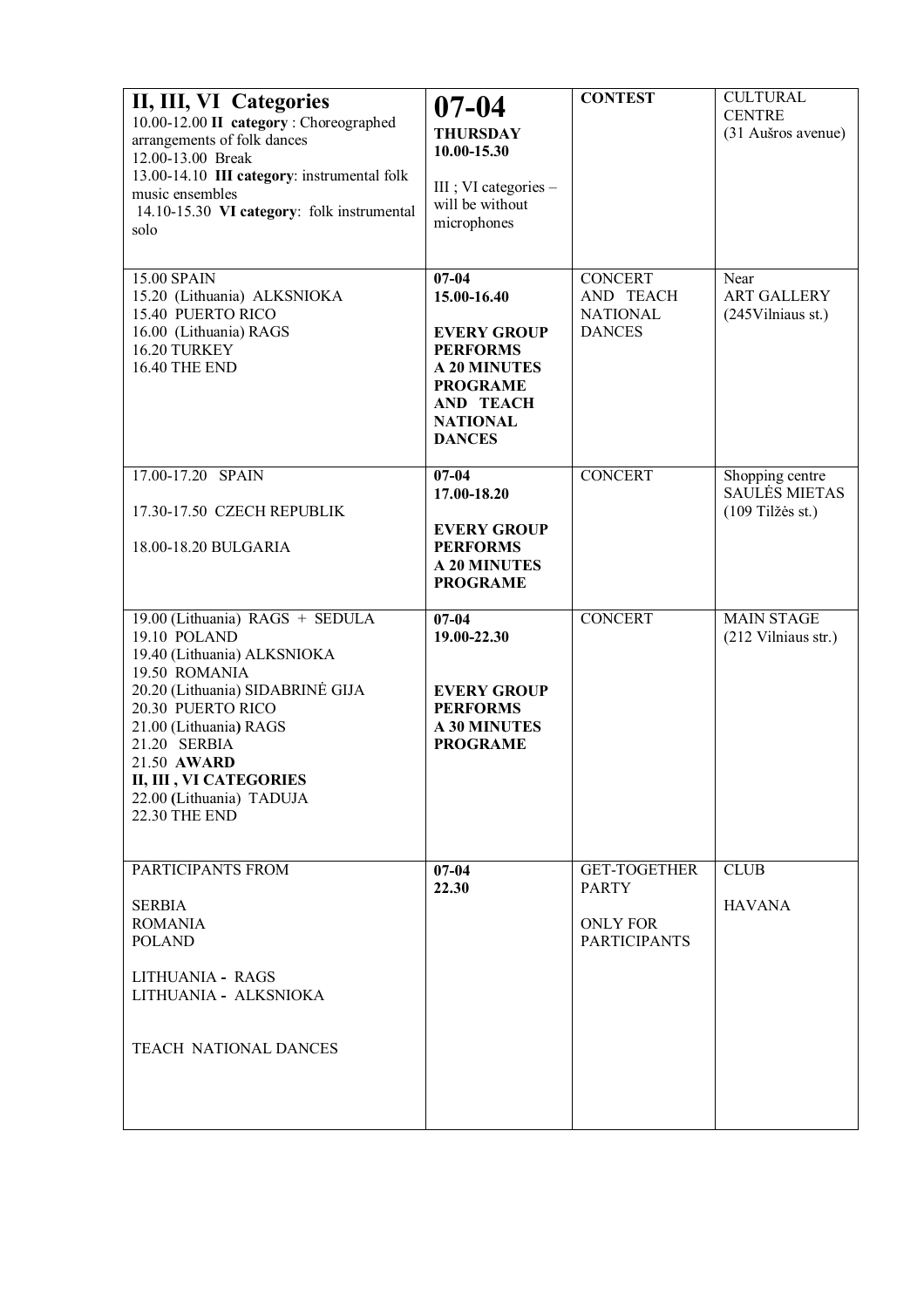| I, IV, V Categories<br>10.00-12.00 I category: Traditional folk<br>dance groups<br>12.00-13.00 Pertrauka<br>13.00-14.00 IV category: Folk song<br>ensembles<br>14.00-15.00 V category: Folk song solo                                                         | $07 - 05$<br><b>FRIDAY</b><br>10.00-15.00<br>IV, V categories $-$<br>will be without<br>microphones                                                    | <b>CONTEST</b>                                | <b>CULTURAL</b><br><b>CENTRE</b><br>(31 Aušros avenue) |
|---------------------------------------------------------------------------------------------------------------------------------------------------------------------------------------------------------------------------------------------------------------|--------------------------------------------------------------------------------------------------------------------------------------------------------|-----------------------------------------------|--------------------------------------------------------|
| <b>ROMANIA</b><br>15.00 POLAND                                                                                                                                                                                                                                | Departs after contest<br>$07 - 05$                                                                                                                     | 2 days<br><b>CONCERT</b>                      | Vilnius<br>Near                                        |
| 15.20 (Lithuania) VIEŠIA<br>15.40 SERBIA<br>16.00 (Lithuania) SEDULA<br>16.20 BULGARIA<br><b>16.40 THE END</b>                                                                                                                                                | 15.00-16.40<br><b>EVERY GROUP</b><br><b>PERFORMS</b><br><b>A 20 MINUTES</b><br><b>PROGRAME</b><br><b>AND TEACH</b><br><b>NATIONAL</b><br><b>DANCES</b> | AND TEACH<br><b>NATIONAL</b><br><b>DANCES</b> | <b>ART GALLERY</b><br>(245 Vilniaus st.)               |
| 17.00-17.20 SERBIA<br>17.30-17.50 POLAND                                                                                                                                                                                                                      | $07 - 05$<br>17.00-18.20                                                                                                                               | <b>CONCERT</b>                                | Shopping centre<br>SAULES MIETAS<br>$(109$ Tilžės st.) |
| 18.00-18.20 PUERTO RICO                                                                                                                                                                                                                                       | <b>EVERY GROUP</b><br><b>PERFORMS</b><br><b>A 20 MINUTES</b><br><b>PROGRAME</b>                                                                        |                                               |                                                        |
| <b>SERBIA</b>                                                                                                                                                                                                                                                 | Departs 18.00                                                                                                                                          | 2 days                                        | <b>IGNALINA</b> district                               |
| 19.00 (Lithuania) JORĖ + ALKSNA<br>19.10 CZECH REPUBLIK<br>19.40 (Lithuania) VIEŠIA<br>20.00 BULGARIA<br>20.30 SPAIN<br>21.00 (Lithuania) PULKELIS<br>21.20 TURKEY<br>21.50 AWARD<br>I, IV, V CATEGORIES<br>22.00 (Lithuania) RADVIJA<br><b>22.30 THE END</b> | $07 - 05$<br>19.00-22.30<br><b>EVERY GROUP</b><br><b>PERFORMS</b><br><b>A 30 MINUTES</b><br><b>PROGRAME</b>                                            | <b>CONCERT</b>                                | <b>MAIN STAGE</b><br>(212 Vilniaus str.)               |
| PARTICIPANTS FROM                                                                                                                                                                                                                                             | $07 - 05$<br>22.30                                                                                                                                     | <b>GET-TOGETHER</b><br><b>PARTY</b>           | <b>CLUB</b>                                            |
| PUERTO RICO<br><b>TURKEY</b><br><b>CZECH REPUBLIK</b><br>LITHUANIA - VIEŠIA<br>LITHUANIA - PULKELIS<br><b>TEACH NATIONAL DANCES</b>                                                                                                                           |                                                                                                                                                        | <b>ONLY FOR</b><br><b>PARTICIPANTS</b>        | <b>HAVANA</b>                                          |
|                                                                                                                                                                                                                                                               |                                                                                                                                                        |                                               |                                                        |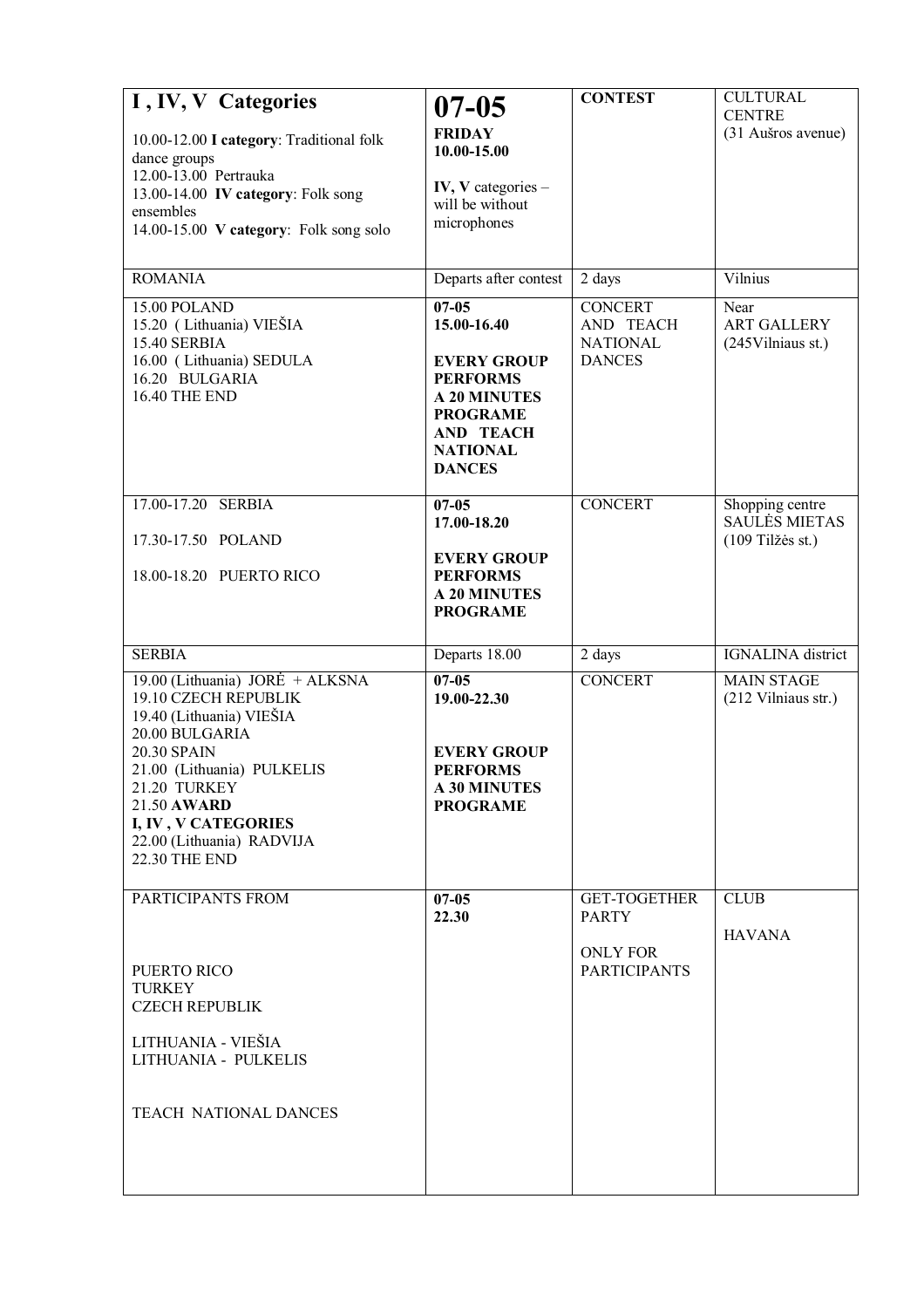|                                                                                  | $07 - 06$<br><b>SATURDAY</b>           |                                                |                                         |
|----------------------------------------------------------------------------------|----------------------------------------|------------------------------------------------|-----------------------------------------|
| <b>SERBIA</b>                                                                    |                                        |                                                | <b>IGNALINA</b> district                |
| <b>TURKEY</b>                                                                    |                                        |                                                | AKMENĖ district                         |
| <b>SPAIN</b>                                                                     |                                        |                                                | ŠIAULIAI district                       |
| 12.00 Lithuania                                                                  | $12.00 - 13.00$                        |                                                | Prisikėlimo square                      |
| ŠIAULIAI CITY WIND ORCHESTRA                                                     | Commemoration of                       |                                                |                                         |
| <b>VIEŠIA</b>                                                                    | the Day of the                         |                                                |                                         |
| <b>PULKELIS</b><br><b>SEDULA</b>                                                 | Statehood<br>(the Crowning Day         |                                                |                                         |
|                                                                                  | of the Lithuanian                      |                                                |                                         |
|                                                                                  | King Mindaugas)                        |                                                |                                         |
| 18.00-18.30 PUERTO RICO                                                          | $07 - 06$                              | <b>CONCERT</b>                                 | Near                                    |
| 18.30-19.00 VIEŠIA (Lithuania)                                                   | 18.00-19.50                            | AND TEACH                                      | <b>ART GALLERY</b>                      |
| 19.00-19.30 CZECH REPUBLIK<br>19.30-19.50 Flashmob                               |                                        | <b>NATIONAL</b><br><b>DANCES</b>               |                                         |
|                                                                                  | <b>EVERY GROUP</b>                     |                                                | Near                                    |
| 18.00-18.30 ŠELMIAI (Lithuania)                                                  | <b>PERFORMS</b>                        |                                                | Tourism                                 |
| 18.30-19.00 ROMANIA<br>19.00-19.30 PULKELIS (Lithuania)                          | <b>A 30 MINUTES</b><br><b>PROGRAME</b> |                                                | information<br>centre                   |
| 19.30-19.50 SPAIN (20 min.)                                                      | <b>AND TEACH</b>                       |                                                |                                         |
|                                                                                  | <b>NATIONAL</b>                        |                                                |                                         |
| 18.00-18.30 SIDABRINĖ GIJA (Lithuania)<br>18.30-19.00 POLAND                     | <b>DANCES</b>                          |                                                | Višinskis                               |
| 19.00-19.30 SEDULA (Lithuania)                                                   |                                        |                                                | Square                                  |
| 19.30-19.50 MOLDOVA (20 min.)                                                    |                                        |                                                |                                         |
| 18.00-18.20 PULKELIS (Lithuania)                                                 | $07 - 06$<br>18.00-19.20               | <b>CONCERT</b><br>AND TEACH<br><b>NATIONAL</b> | Shopping centre<br><b>SAULĖS MIETAS</b> |
| 18.30-18.50 MOLDOVA                                                              | <b>EVERY GROUP</b><br><b>PERFORMS</b>  | <b>DANCES</b>                                  |                                         |
| 19.00-19.20 BULGARIA                                                             | <b>A 20 MINUTES</b>                    |                                                |                                         |
|                                                                                  | <b>PROGRAME</b><br><b>AND TEACH</b>    |                                                |                                         |
|                                                                                  | <b>NATIONAL</b>                        |                                                |                                         |
| 20.00 -22.45 CONCERT                                                             | <b>DANCES</b><br>$07 - 06$             | <b>CONCERT</b>                                 | <b>MAIN STAGE</b>                       |
| "Lithuania, our homeland"                                                        | 20.00-22.45                            |                                                |                                         |
| 20.00 Šiauliai city chamber orchestra,                                           |                                        |                                                |                                         |
| Šiauliai city wind orchestra, folk groups<br>"Salduvė", "Saulė", soloists Loreta |                                        |                                                |                                         |
| Sungailienė, Diana Martinaitienė,                                                |                                        |                                                |                                         |
| Augustinas Šimkus, Kristina Kuprytė,                                             |                                        |                                                |                                         |
| Arūnas Šliauteris, Egidijus Ališauskas,<br>Gediminas Brūzga. Conductors:         |                                        |                                                |                                         |
| Gediminas Brūzga, Egidijus Ališauskas                                            |                                        |                                                |                                         |
| 21.00 Lithuanian NATIONAL ANTHEM                                                 |                                        |                                                |                                         |
| 21.20 Songs with the audience with Zita<br>Kelmickaitė and Loreta Sungailienė    |                                        |                                                |                                         |
| 21.45-22.15 MOLDOVA                                                              |                                        |                                                |                                         |
| 22.15-22.45 PULKELIS (Lithuania)<br>THE NIGHT OF THE SUN                         | $07 - 06$                              |                                                | Vilniaus street                         |
|                                                                                  | $22.45 - 2.00$                         |                                                | Pedestrian                              |
| <b>ROMANIA</b>                                                                   |                                        | PROGRAMME                                      | boulevard                               |
| BULGARIA<br><b>CZECH REPUBLIK</b>                                                |                                        | WILL BEE LATER                                 |                                         |
| <b>POLAND</b>                                                                    |                                        |                                                |                                         |
| PUERTO RICO                                                                      |                                        |                                                |                                         |